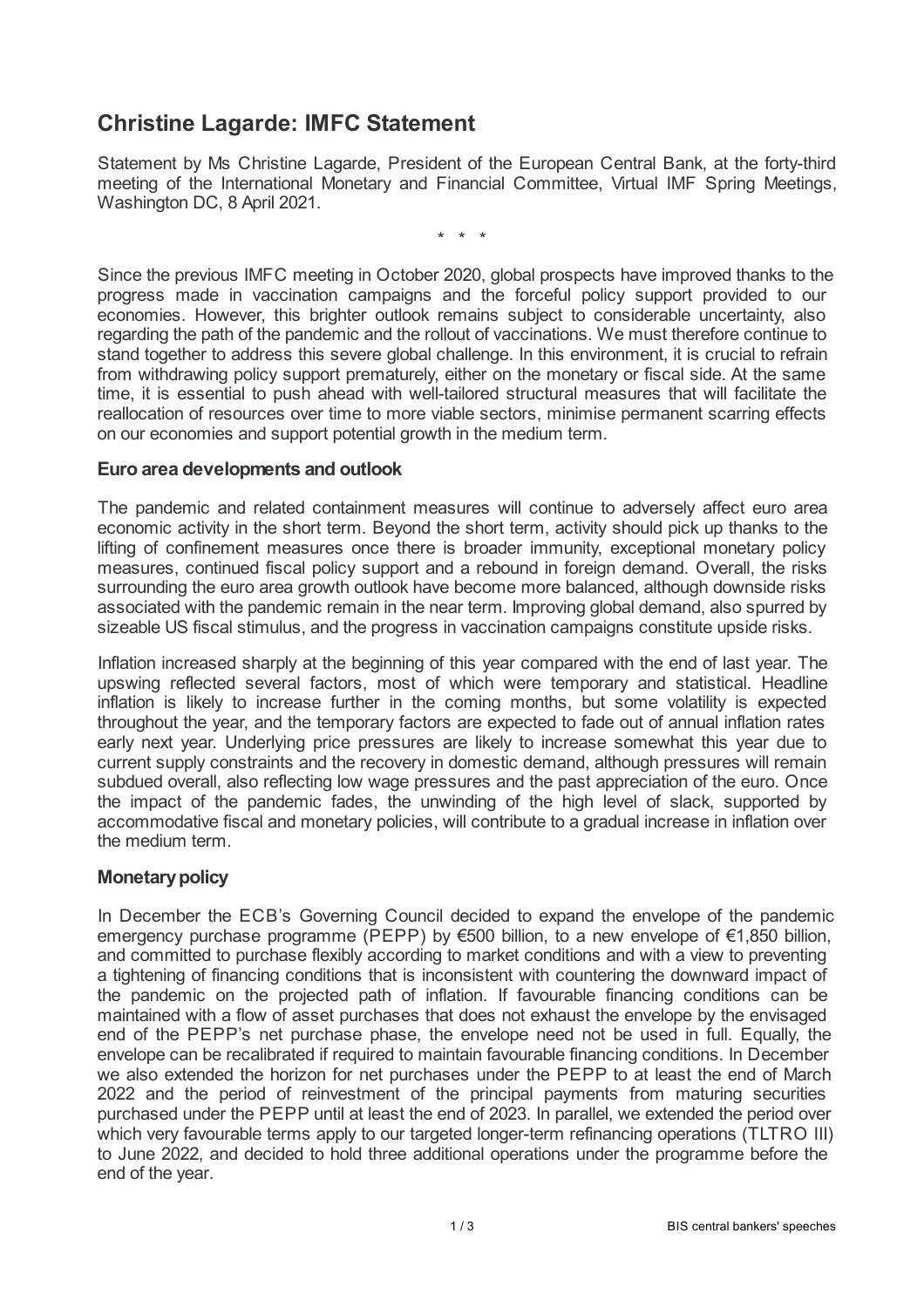At our Governing Council meeting in early March, we assessed recent changes in financing conditions against the latest ECB staff macroeconomic projections. We observed that, since the start of the year, euro area market interest rates had increased measurably on account of a global repricing in the fixed-income market. While the appropriateness of our stance is measured in terms of a broader set of financing conditions, a sizeable and persistent increase in marketbased interest rates, if left unchecked, can translate into a premature tightening of financing conditions. This would have been unwarranted at a time when favourable financing conditions remain necessary to underpin economic activity and safeguard medium-term price stability. Therefore, based on the joint assessment of financing conditions and the inflation outlook, the Governing Council announced that it expects purchases under the PEPP over the second quarter of 2021 to be conducted at a significantly higher pace than during the first months of the year.

# **Europe's response to the coronavirus (COVID-19) shock**

In the light of the economic fallout from the resurgence of the pandemic, it is absolutely crucial for monetary and fiscal policies to continue complementing each other in supporting the euro area economy. Europe's policy response to the pandemic has been swift, decisive and unprecedented, both at the national and EU levels. As regards fiscal policies, an ambitious and coordinated fiscal stance remains crucial, as a premature withdrawal of fiscal support would risk delaying the recovery and amplifying the longer-term scarring effects. National fiscal policies should thus continue to provide critical and timely support to firms and households most exposed to the pandemic and the associated containment measures. At the same time, these measures should, as much as possible, remain temporary and targeted in order to address vulnerabilities effectively and support a swift recovery without hampering structural changes in the economy. The EU's recovery instrument, the NextGenerationEU package, offers a unique opportunity to modernise the European economy and address divergences that could jeopardise the smooth functioning of the monetary union. To this end, the recovery instrument needs to be used to finance transformative and productivity-enhancing investment and promote ambitious structural policies.

## **Euro area banking sector developments and financial stabilityissues**

Thanks to the strength of the public support measures, insolvencies have remained remarkably low during this period of economic weakness caused by the pandemic, notwithstanding a widespread deterioration in corporate balance sheets. At the same time, the banking sector has managed to support the economy by continuing to lend, also to the sectors most affected by the lockdown measures. Euro area banks still have robust capital and liquidity buffers, but they are facing heightened asset quality risks and their profitability remains low. Vulnerabilities in the nonbank financial sector have also increased owing to recent market developments in a context of prolonged risk-taking and deteriorating liquidity buffers. Financial system vulnerabilities remain elevated overall, as the optimism in financial markets stands at odds with weakened corporate balance sheets. Financial market vulnerabilities have increased, with recent bouts of volatility highlighting uncertainties and the potential for disorderly repricing.

Measures supporting firms and households should continue, while remaining, as much as possible, temporary and increasingly targeted in nature. It will be crucial for prudential authorities to ensure that capital buffers can be used if needed to absorb losses and support lending and avoid credit supply constraints. At the same time, banks need to be proactive in identifying and managing credit risk. As long as uncertainty remains high, we will encourage continued prudence, and have asked banks to apply extreme caution and keep distributions in the form of dividends, share buy-backs and variable remuneration below a conservative threshold. In the medium term, after the COVID-19 crisis, it will be important to look holistically at the capital framework with a view to simplifying it and removing potential obstacles to its effectiveness. The non-bank financial sector needs to be made more resilient through regulatory reforms, given the